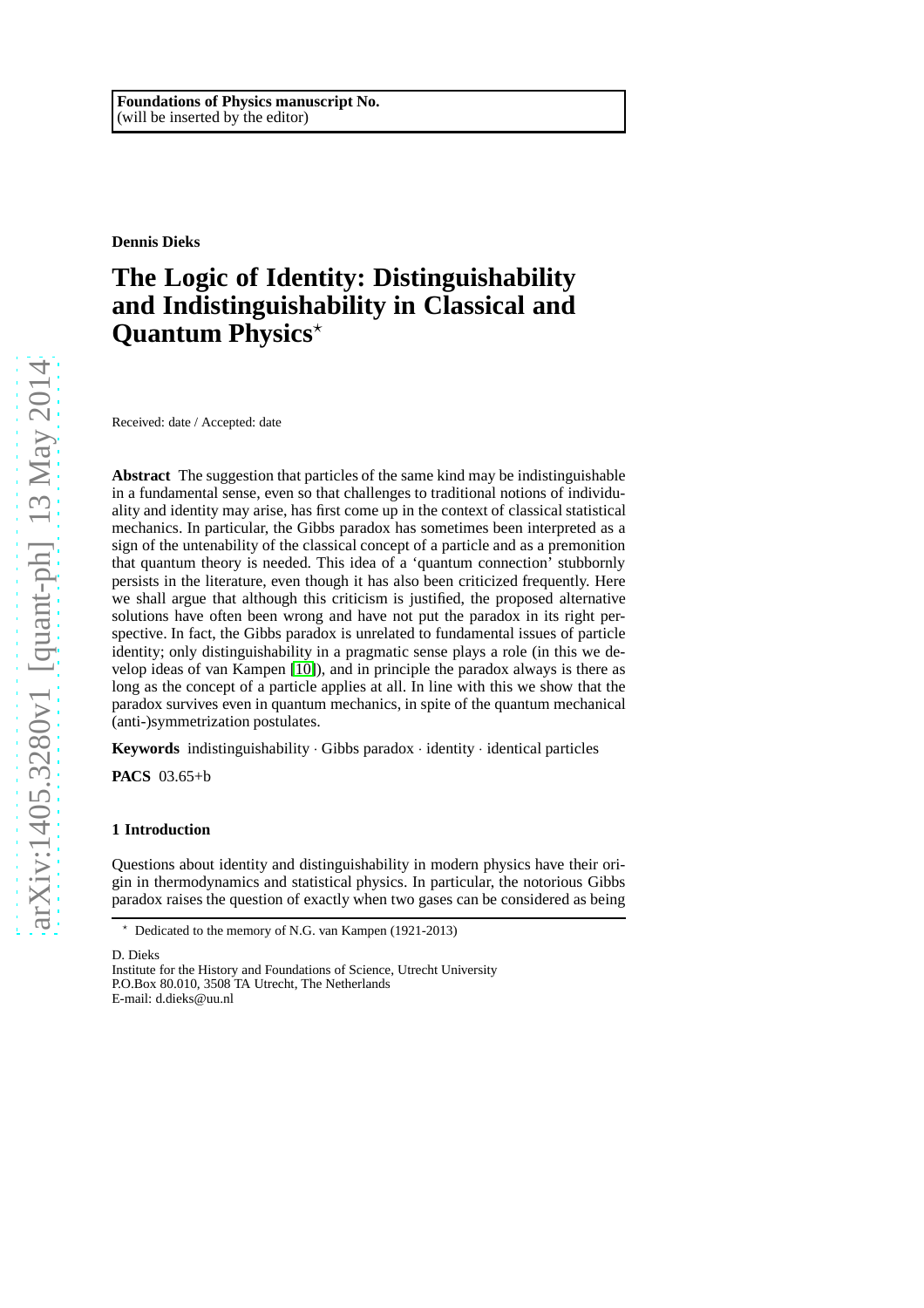of the same kind, and what consequences this sameness has for thermodynamical properties, in particular entropy values. There is a persistent, though controversial and contested, claim in the literature that a fully satisfactory solution of the Gibbs paradox can only be achieved in quantum mechanics, via the way quantum mechanics deals with 'identical particles'. Evidently, the background of this claim is the conviction that there exists a relation between quantum indistinguishability and 'lack of particle identity' on the one hand, and the thermodynamical mixing with which the Gibbs paradox is concerned on the other (see for a sketch of the general background of these ideas, e.g., [\[8\]](#page-14-1)).

In this article we shall first look at the definition of the entropy of mixing, in order to emphasize the essential role of *pragmatic* considerations in the Gibbs paradox (in contradistinction to fundamental considerations about particle identity). We also aim to show that existing discussions of the Gibbs paradox have usually not gone to the heart of the matter or are simply wrong. Finally, we demonstrate that the Gibbs paradox can be formulated even in the context of quantum mechanical systems consisting of 'identical particles'.

## **2 Identity and distinguishability in thermodynamics: the Gibbs paradox**

Traditional thermodynamics deals with macro systems in thermal equilibrium a paradigmatic case is a gas in a container, whose volume *V* can be changed by means of a piston and to which heat can be supplied by contact with a heat bath. The thermodynamic state of the gas (which we here will write as a function of its pressure *P* and temperature *T*) will be changed when we vary the volume and/or supply heat. If this is done in such a gradual way that the gas can be considered to be in equilibrium at each instant, the change is called *reversible*. It is now borne out by experience that the quantity  $\int_1^2 dQ/T$ , i.e. the supplied heat divided by the temperature, integrated along a reversible path from state 1 to state 2 in the macroscopic state space parametrized by  $P$  and  $T$ , is independent of the path between 1 and 2. This means that a *state function*, the *entropy S*, can be defined such that  $S(P_2, T_2) - S(P_1, T_1) = \int_1^2 dQ/T$ . Further, energy conservation implies *dQ*−*PdV* = *dE*. Given that the energy *E* of an ideal classical gas consisting of *N* atoms is given by  $E = \frac{3}{2} NkT + const$ , we find

$$
\frac{dQ}{T} = \frac{5}{2} Nkd(\ln T) - Nkd(\ln P).
$$

So the entropy of an ideal gas is determined as

<span id="page-1-0"></span>
$$
S(P,T) = \frac{5}{2}Nk\ln T - Nk\ln P + C.
$$
 (1)

The above derivation, starting from experimental facts, does not completely fix the number *C*: *C* does not depend on the values of *P* and *T* of our system, but may depend on anything else, and may in principle be taken as different when we go from one system to another, as van Kampen ([\[10\]](#page-14-0)) emphasizes. Nevertheless, there exist natural choices for *C*: it is eminently reasonable and convenient to take the same value of *C* for all systems that consist of equal amounts of the same gas, and also to take the entropy of a system that is formed by juxtaposing (without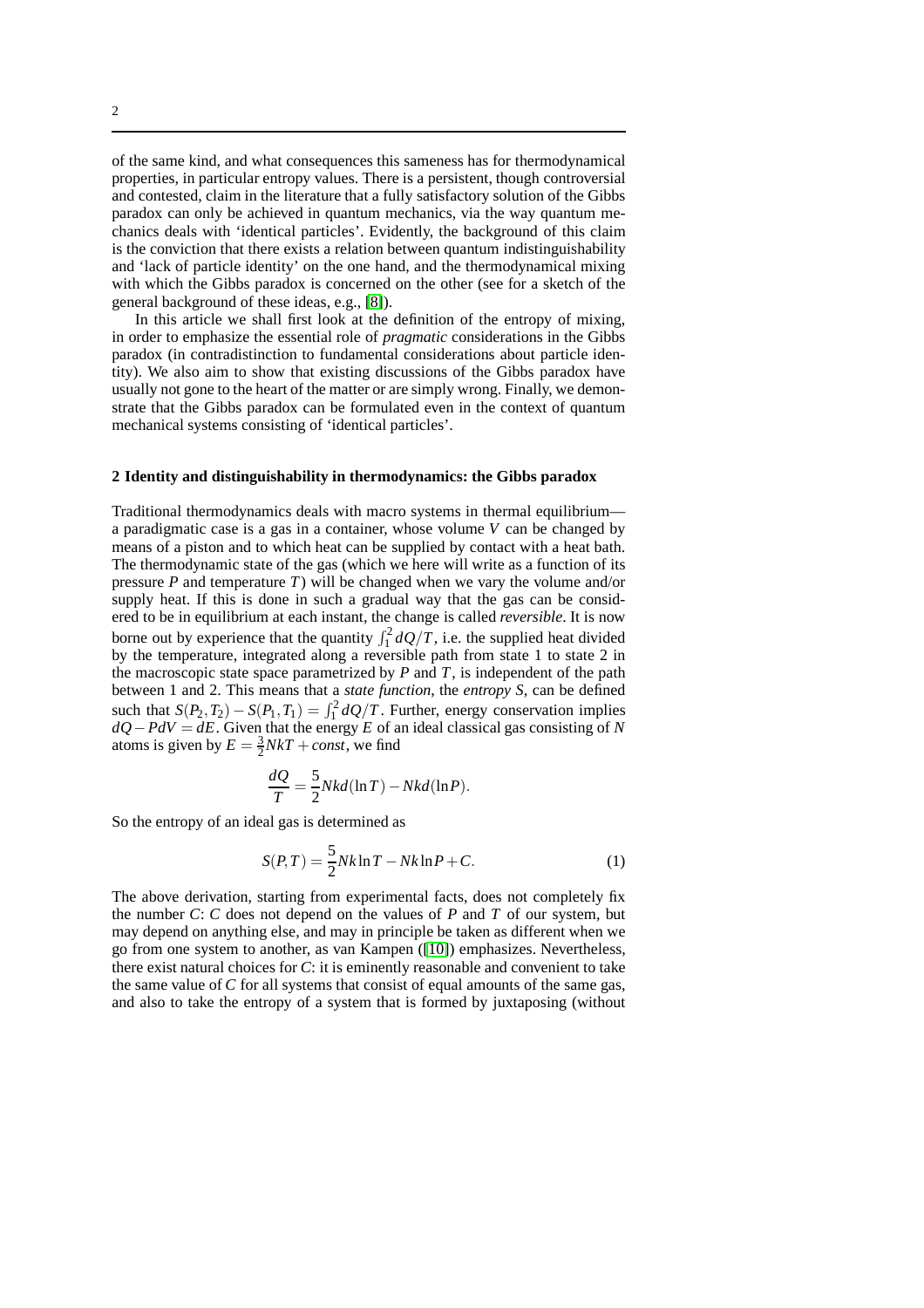thermal contact or other interaction) two thermodynamical systems as the sum of the individual entropies, so that the entropy becomes *additive* ([\[10,](#page-14-0) p. 305]). This goes beyond direct empirical regularities, since these only show additivity of entropy *differences*.

Combining two volumes of the same ideal gas into one volume can be done by a reversible process in which no heat is exchanged (namely, by slowly removing a partition). This, plus the just-mentioned conventions about the constants in the entropy expressions, implies the *extensivity* of the entropy of ideal gases: before the removal of the partition the total entropy is double the entropy of each of the individual systems (by virtue of additivity) and this value does not change during the reversible removal of the partition, since  $dQ = 0$  during this process.<sup>[1](#page-2-0)</sup> So the consideration of reversible processes in which *N* changes makes it possible to say more about the *N*-dependence of *S* than what is already contained in [\(1\)](#page-1-0). The formula for the entropy of an ideal gas now becomes

$$
S(P,T,N) = \frac{5}{2} Nk \ln T - Nk \ln P + cN
$$
 (2)

in which the new constant *c* does not depend on *P*, *T* or *N* but may still depend on other things, like the kind of gas that is being considered ([\[10,](#page-14-0) p. 306]).

This derivation of the extensivity of the entropy of ideal gases highlights that in order to apply the formula  $dS = \int dQ/T$  it is necessary to consider processes by means of which the number of particles can be varied in a reversible way: it would be impossible to derive an *N*-dependence of the entropy from merely studying the thermodynamical properties of closed systems. Further, as we have seen, the full dependence of the entropy on *N* does not follow immediately from experimental results (which give us only entropy differences) but needs a choice of constants. This warns us that if we are going to seek a microscopic counterpart of the thermodynamical entropy expression, we should focus on  $\triangle S$  rather than on *S* itself. It is not to be expected that in statistical mechanics there exists a fundamental and unique justification for the absolute value of *S*, if the task of statistical mechanics is to reproduce empirical results; the freedom in *S* that we encounter in thermodynamics should also be present in statistical mechanics.

A further comment is that obviously even the slowest removal of a partition between two ideal gases of the same kind will lead to violent processes *on the microscale*: atoms will suddenly have more space available to them and will escape from their original volume. If the two gases are not of the same chemical sort, the resulting mixing of particles from the two volumes will show itself by changes that count as thermodynamically observable and the process will count as irreversible. Such an irreversible process will increase the entropy even if  $dQ = 0$ . But if the two gases are chemically speaking the same, the mixing will not be detectable by looking at the usual thermodynamical quantities. This is so because in thermodynamics we restrict ourselves to the consideration of coarse-grained macroscopic quantities, and this entitles us to describe the mixing of two volumes of gases of the same kind, with equal *P* and *T*, as *reversible* with no increase in entropy. But if we think of what happens in terms of the motions of individual atoms or molecules, the two processes (irreversible and reversible mixing) are completely

<span id="page-2-0"></span>See ([\[11\]](#page-14-2) for a discussion of the consequences of choosing conventions that do not make the entropy extensive.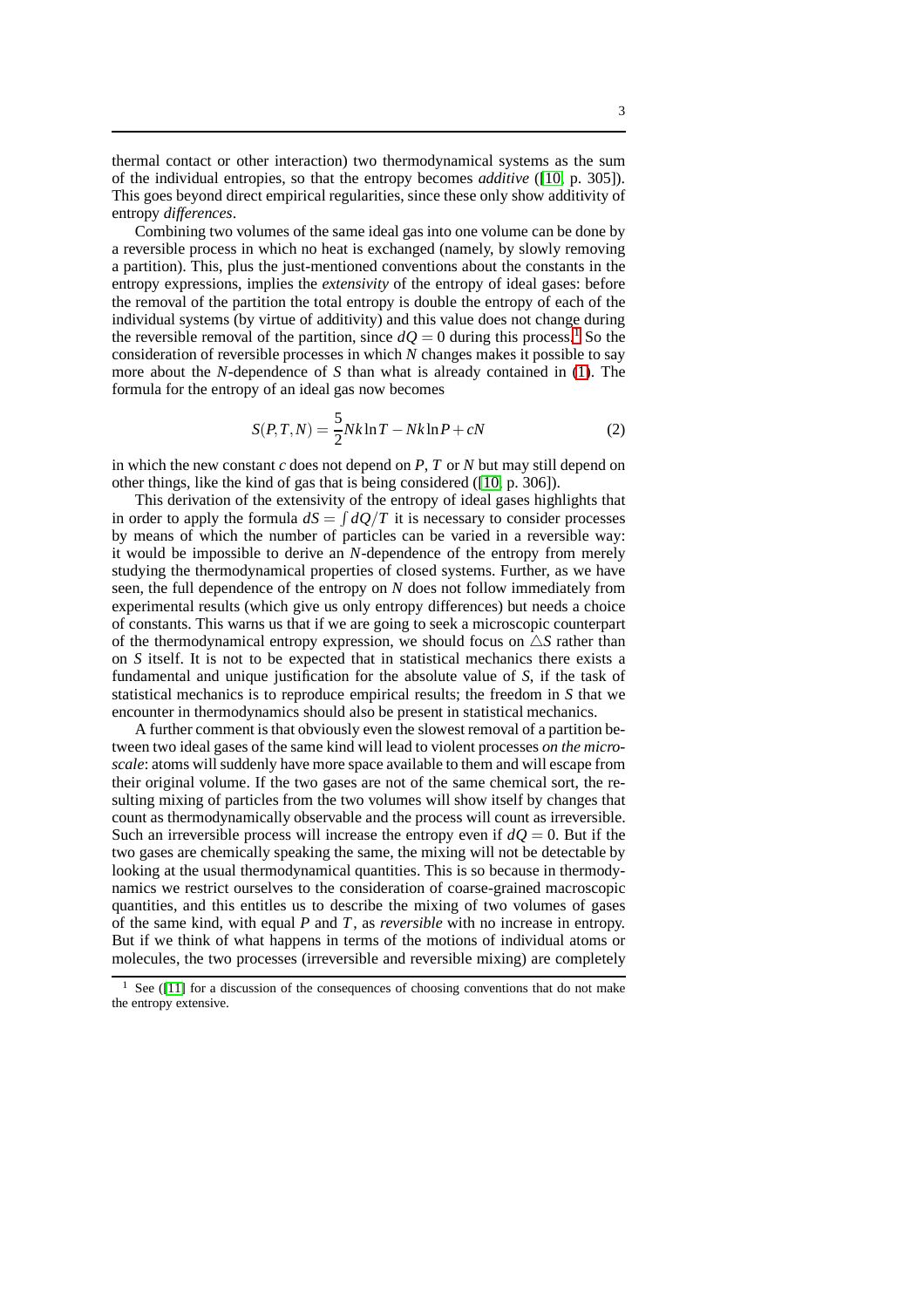similar. In other words, the qualification of the mixing process as irreversible or reversible, and the verdict that the entropy does or does not change, possesses a pragmatic dimension. It depends on what we accept as legitimate methods of discrimination ([\[10\]](#page-14-0)): chemical differences lead to acknowledged thermodynamical entropy differences in a process of mixing, whereas mere differences in where

Indeed, in the case of two chemically different ideal gases, the description on the level of thermodynamics permits that the gases can be effectively distinguished: it is assumed, as part of the thermodynamical framework, that semipermeable membranes exist that are transparent to one gas but stop the particles of the other. A reversible mixing process can now be defined via the familiar procedure in which such membranes are slowly moved, while the gas whose atoms or molecules cannot pass is exerting a pressure on the membrane. Calculation of the work that is done and the heat that has to flow in in order to keep the temperature constant leads to the familiar result that the mixing results in an increase in entropy. The value of this 'entropy of mixing' is independent of the difference between the two gases, and remains the same when (in thought) we make the gases more and more similar. For two equal initial volumes *V* of ideal gases, each with the same *P* and *T* and each with *N* atoms, which are mixed so that they are both contained in one volume 2*V*, the increase of entropy is given by

<span id="page-3-0"></span>
$$
S_{mix} = 2kN \ln 2. \tag{3}
$$

That [\(3\)](#page-3-0) does not gradually vanish when the gases become more and more similar is one form of the Gibbs paradox.

The reason that the entropy of mixing does not diminish when two gases become more and more similar is readily understandable from the above. The derivation of Eq. [\(3\)](#page-3-0) as we sketched it has as its premise that the two gases can be reversibly mixed and separated by some device, for example a set of semi-permeable membranes. If this premise is granted, the outcome [\(3\)](#page-3-0) follows from calculating  $\int dQ/T$  during the process. However, as soon as this premise is dropped, i.e. as soon as we no longer assume the availability of an effective discrimination technique, no increase of thermodynamical entropy will be found. The discontinuous transition from 2*kN* ln2 to 0 thus reflects the discontinuous step from considering two things as *distinguishable* to considering them as *indistinguishable*—there is nothing mysterious about this.

Continuing our earlier comment about the difference between irreversible and reversible, we stress again that this Gibbs discontinuity contains a pragmatic element. If we decided to follow individual particles on their trajectories, we could in principle build semi-permeable membranes that could distinguish between particles coming from the two initial volumes, even if the gases are chemically equal. With the help of such devices we could verify the presence of an entropy of mixing  $S_{mix} = 2kN \ln 2$  ([\[4\]](#page-14-3)) even in this case. Such devices would have to make use of a kind of Maxwellian demons: little instruments that should calculate for each approaching atom or molecule whether it initially came from volume 1 or 2. Depending on the result of this calculation, the atom/molecule should be stopped or not. Of course, the consideration of membranes equipped with such microscopic tools or Maxwellian demons falls outside the area of competence of traditional thermodynamics. But this is exactly the point: it is our *decision* to confine ourselves to

particles come from do not.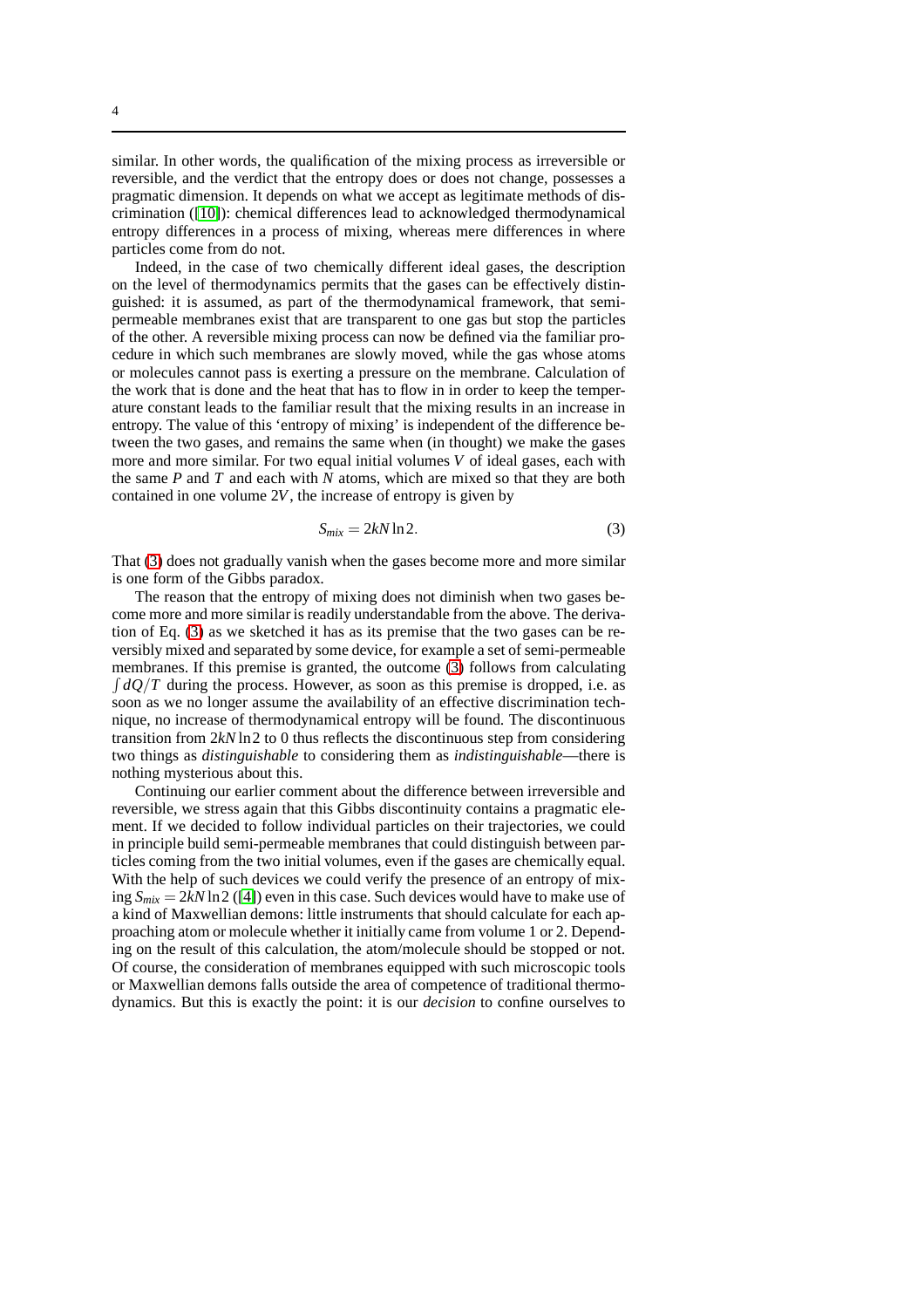the consideration of traditional thermodynamical quantities that is responsible for the disappearance of effects of mixing in the case of gases of the same chemical kind.

The discontinuous vanishing of the entropy of mixing in thermodynamics therefore does not correspond to some indistinguishability *in principle*, on the level of the particles described by fundamental microscopic physics. Indeed, if we transcend the boundaries of thermodynamics it is possible, within the conceptual framework of classical physics, to recover an analogue of the entropy of mixing even when thermodynamics tells us that there is no such entropy. It follows that the presence or absence of a thermodynamical entropy of mixing does not teach us anything definitive about microscopic distinguishability and identity. These simple considerations, which in principle are well known, already indicate that attempts to connect the Gibbs paradox to issues of fundamental distinguishability and identity, perhaps relating to quantum mechanics, are misguided.

#### **3 Identity and distinguishability in statistical mechanics**

One of Boltzmann's seminal ideas was that in statistical mechanics the thermodynamical entropy relates to the 'thermodynamical probability' *W* of a macro-state, viz. the number of micro-states compatible with the macro-state in question divided by the total number of micro-states. Boltzmann used a formula for entropy differences, of the form ([\[5,](#page-14-4) p. 176])

<span id="page-4-0"></span>
$$
S_2 - S_1 = k \ln \frac{W_2}{W_1},
$$
\n(4)

in accordance with the fact that in thermodynamics only entropy differences have direct empirical significance—as we have seen, the absolute value of the entropy depends on our choice of constants. However, in the later literature Eq. [\(4\)](#page-4-0) has usually been replaced by the formula

<span id="page-4-1"></span>
$$
S = k \ln W,\tag{5}
$$

with *W* the number of micro-states. Ehrenfest and Trkal ([\[5,](#page-14-4) p. 176]) ascribe the predominance of formula [\(5\)](#page-4-1) to the influence of Planck's work. Eq. [\(5\)](#page-4-1) has the advantage that it is simple and corresponds to a natural choice of constants. However, because it applies to a closed system, it tends to obscure the fact that also in statistical mechanics we can only learn something about the entropy's dependence on any particular quantity if we investigate processes in which the quantity in question can vary—such processes will tell us how the entropy *changes* when the variable changes. In particular, *S*'s dependence on *N* must be studied in situations in which the number of particles can vary.

If we have two equal volumes of ideal gases of the same kind, both in internal thermal equilibrium at *P* and *T*, with a partition between them, application of Eq. [\(5\)](#page-4-1) leads to the result that the total entropy is double the value of the individual entropies (since the total number of microstates is the product of the numbers of microstates of the individual systems, if there are no microscopic correlations between the systems). Equation [\(5\)](#page-4-1) therefore embodies the standard choice of constants that makes the entropy additive. When we remove the partition, however,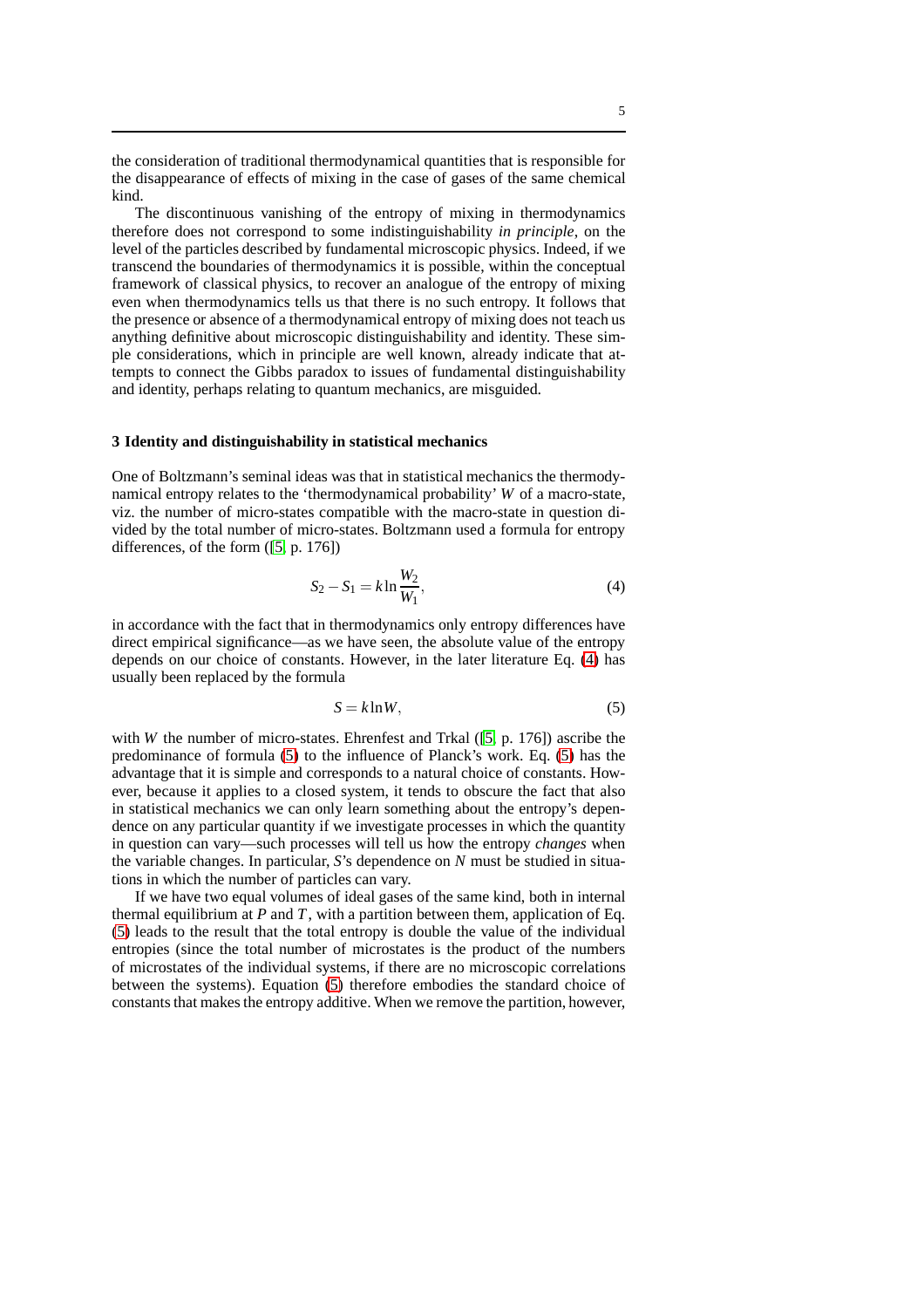Eq. [\(5\)](#page-4-1) does not produce the expected result that the combined entropy is double the value of each of the entropies of the single systems. Indeed, if the number of microstates in each of the single volumes of ideal gas at *P* and *T* is *W*, the number of microstates in the combined volume is not  $W^2$  but rather

$$
W^2 \frac{2N!}{N!N!},\tag{6}
$$

in which the combinatorial factor represents the number of ways the 2*N* atoms can be distributed over the two volumes after the partition has been taken out (we assume *N* to be very large in this calculation and similar ones, so that the total number of states can be taken as equal to the number of states of the equilibrium situation).

The presence of this combinatorial factor comes from the fact that we can distinguish and follow in time each one of the individual particles, so that we can tell whether it originated in the left or right compartment. Before the partition was removed the total number of microstates was  $W^2$ , but after the removal each configuration can be realized in more ways because particles from the left can now occupy positions at the right, and *vice versa*. We see why the existence of trajectories is important here: by their trajectories we can distinguish atoms from volume 1 from those originating from volume 2, also after the mixing. In the case of classical particles this assumption of distinguishability via trajectories is of course always satisfied. Now, if we use  $S = k \ln W$  to calculate the entropy of the combined gas volumes, this gives us a value of the entropy after mixing of

$$
2k\ln W + k\ln \frac{2N!}{N!N!} = 2k\ln W + 2kN\ln 2,\tag{7}
$$

where Stirling's approximation has been used. We see that an entropy of mixing appears, just as in Eq. [\(3\)](#page-3-0). This leads to a variation on the original Gibbs paradox: the statistical treatment, unlike the thermodynamical approach, doesn't make the entropy of mixing vanish even when the two gases are of the same chemical kind.

A familiar strategy here is to let this unexpected entropy growth go away by inserting a factor  $1/N!$  in the expression for *W*. This manoeuvre removes the entropy of mixing when we use formula [\(5\)](#page-4-1), so that the entropy becomes extensive. Instead of *k* ln*W* for each of the two individual volumes before mixing we now have *k* ln*W*/*N*!, and for the entropy of the combined system after mixing we find

$$
k\ln(W^2.\frac{2N!}{N!N!}.\frac{1}{2N!}),
$$

which is exactly double the entropy of each of the original volumes. So introducing the additional factor  $1/N!$  in all entropy formulas removes the Gibbs paradox in its second version.

## **4 The factor** 1/*N*!

In order to decide whether, and if so in what respect, we have come closer to a solution of the paradox, we should first of all pay attention to the objection that the division of the number of microstates by *N*! is *ad hoc* and mysterious—a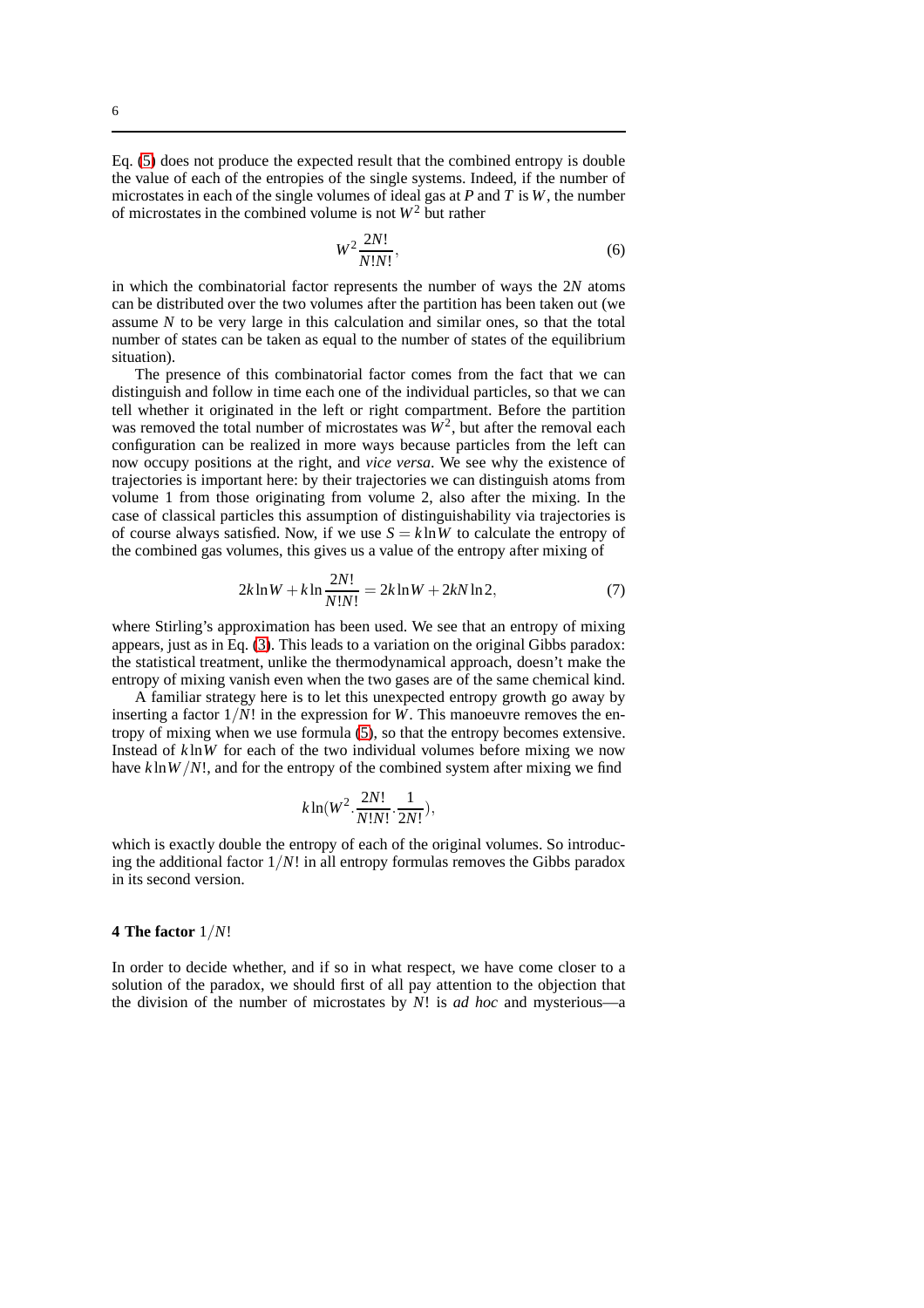criticism that has been discussed in the literature since Gibbs's days. There is a traditional reply here, going back to Gibbs himself and to Planck (see [\[5,](#page-14-4)[10,](#page-14-0)[8\]](#page-14-1) for references to the original literature), in which this division is defended by an appeal to the fundamental *indistinguishability* of the atoms (or other particles) that are involved.[2](#page-6-0)

A recent example of this line of argument is Saunders's observation that in many-particles states of particles of the same kind permutations of the particle labels do not lead to a new physical situation ([\[8\]](#page-14-1)). From the viewpoint of what can be ascertained empirically, classical particles are individuated solely by their physical properties, and it does not make any difference how we distribute indices over them. We can therefore without any loss of physical information go over to the *reduced* phase space, in which all states that can be transformed into each other by permutations of indices are identified: the different assignments of particle labels do not correspond to empirical differences and can therefore be considered to represent unnecessary surplus theoretical structure. So we can get by with a phase space whose number of states is a factor *N*! smaller than if we count all permuted states as different. According to Saunders this observation justifies the insertion of a factor  $1/N!$  in the number of states, which in turn solves the Gibbs paradox.

It is certainly true that in this sense classical particles with the same intrinsic properties (mass, charge, etc.) are indistinguishable or *permutable* (as Saunders calls them); this permutability expresses that labels do not carry physical meaning over and above the physical properties of the particles. For example, two widely separated electrons, following distinct trajectories and labeled 1 and 2, still represent exactly the same physical situation after we have exchanged labels (in the sense that the electron at the first position is now called electron 2, and *vice versa*). But this example also immediately demonstrates the physical insignificance of this type of indistinguishability: in spite of the exchangeability of the *labels*, the *particles*themselves can clearly be distinguished physically—we could easily tell them apart by a detection device that is sensitive to positions. So it seems that this permutability argument, and division by *N*! on its basis, only relates to our mode of description and does not possess physical import. This division by *N*! cannot possibly lead to different predictions; which makes it highly implausible that it could be relevant for a solution of the Gibbs paradox. We shall return to this in more detail in a moment, after having discussed another explanation for 1/*N*!.

This alternative approach looks more promising from a physical point of view because it starts from a consideration of *open* systems. It can thus take into account the argument that as long as one stays with Eq. [\(5\)](#page-4-1) and applies it to closed systems, it is impossible to justify any functional relation between variations in *S* and variations in *N* at all ([\[5,](#page-14-4) §9]). We should switch to processes in which *N* may *change* ([\[5,](#page-14-4)[10\]](#page-14-0)) in order to study entropy changes that are due to changes in *N*.

For this purpose we consider an ideal gas in a volume  $V_1$  that is brought into contact with an ideal gas of the same kind in a volume  $V_2$ . If we assume the kind of randomness that is at the basis of statistical mechanics, the probability of having *N*<sub>1</sub> particles in subsystem 1 and  $N_2 = N - N_1$  particles in subsystem 2 (with *N* the

<span id="page-6-0"></span><sup>2</sup> In the later literature quantum mechanics and the symmetrization postulates for states of 'identical quantum particles' are frequently invoked as the final justification.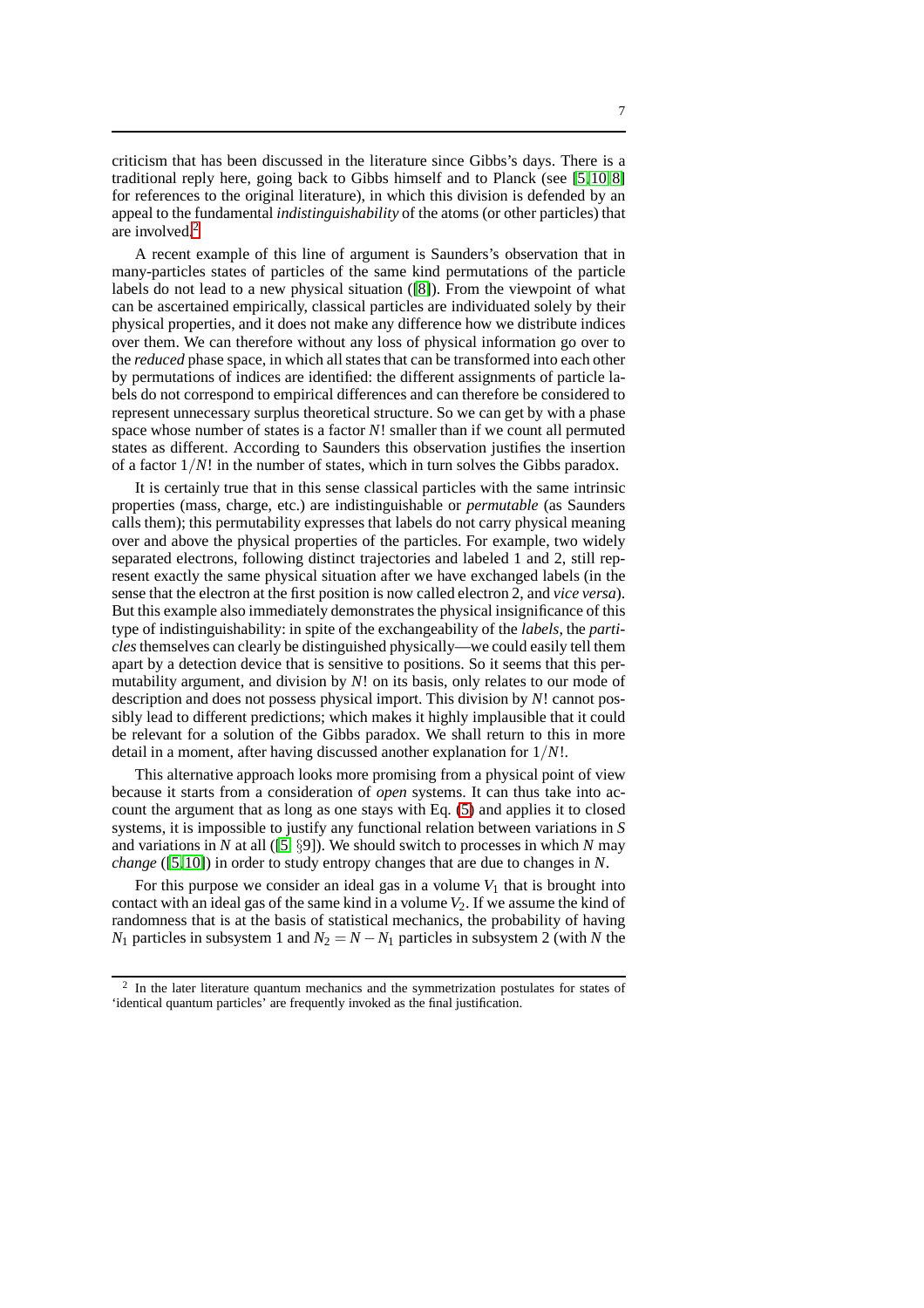fixed total number of particles) will be given by the binomial distribution

<span id="page-7-0"></span>
$$
P(N_1, N_2) = \frac{N!}{N_1! N_2!} (\frac{V_1}{V})^{N_1} (\frac{V_2}{V})^{N_2}.
$$
 (8)

The particle number  $N_1$  is now no longer a constant but has become a stochastic variable, which makes it possible to consider the change in probability and, by taking the logarithm, the change in entropy when  $N_1$  varies. For example, if we let  $N \to \infty$ ,  $V_2 \to \infty$ , while  $N/(V_1 + V_2)$  is finite and constant, we find for the change of entropy of a system in contact with an infinite reservoir of particles:

$$
\triangle S = \triangle \ln \frac{1}{N_1!} (\frac{V_1}{V})^{N_1}.
$$
\n(9)

There thus appears a factor  $1/N_1!$  in the probability and entropy, and this time this factor is *derived* instead of posited. The factor is due—via the binomial coefficient in the probability distribution—to the multiplicity of ways in which  $N_1$  atoms can be chosen from a total of *N* atoms. For this multiplicity to make sense it must be assumed that on the microscopic level of statistical mechanics the atoms are *distinguishable*: it must make a difference *which set* of atoms is selected from the total number of atoms *N*.

A typical example of application of Eq. [\(8\)](#page-7-0) is the case in which a volume  $V_1$  with  $N$  ideal gas atoms is brought into contact with a larger volume  $V_2$  that is empty. As soon as the partition is taken away, a situation arises which is not a thermodynamical equilibrium: since the probability [\(8\)](#page-7-0) is very sharply peaked around  $N_1 = NV_1/(V_1 + V_2)$ , as a result of random motion a new equilibrium will be established in which the gas is (approximately) uniformly distributed over the total volume  $V_1 + V_2$  (this is the essence of the second law in its probabilistic version). If  $V_1 = V_2$ , the associated change in entropy is, from Eq. [\(4\)](#page-4-0):

$$
\triangle S = k \ln \frac{N!}{(N/2)!^2} 2^{-N} = k N \ln 2.
$$
 (10)

If we start with a volume  $V_1$  filled with  $N_A$  atoms of ideal gas  $A$ , and a volume  $V_2 = V_1$  with  $N_B = N_A$  atoms of ideal gas *B*, we find, analogously, for the entropy change when a partition between the gases is removed:  $2kN_A \ln 2 = 2kN_B \ln 2$ . This is exactly the entropy of mixing [\(3\)](#page-3-0) that thermodynamics predicts for this case.

If, however, we begin with two volumes with atoms of the *same* gas, the situation immediately after the removal of the partition is already a state of maximum probability according to Eq. [\(8\)](#page-7-0). In this case there will consequently be no increase in entropy, in accordance with the thermodynamical result. So Eq. [\(8\)](#page-7-0), with its factors 1/*N*!, appears to take away our Gibbs worries.

## **5 Do the justifications for** 1/*N*! **really solve the Gibbs paradox?**

Although it is a frequent claim in the literature that division of the entropy expression by *N*! because of fundamental indistinguishability or permutability of particles (the first justification reviewed above) justifies discarding the Gibbs paradox, it is not difficult to see that this is incorrect. The reason is that transition to the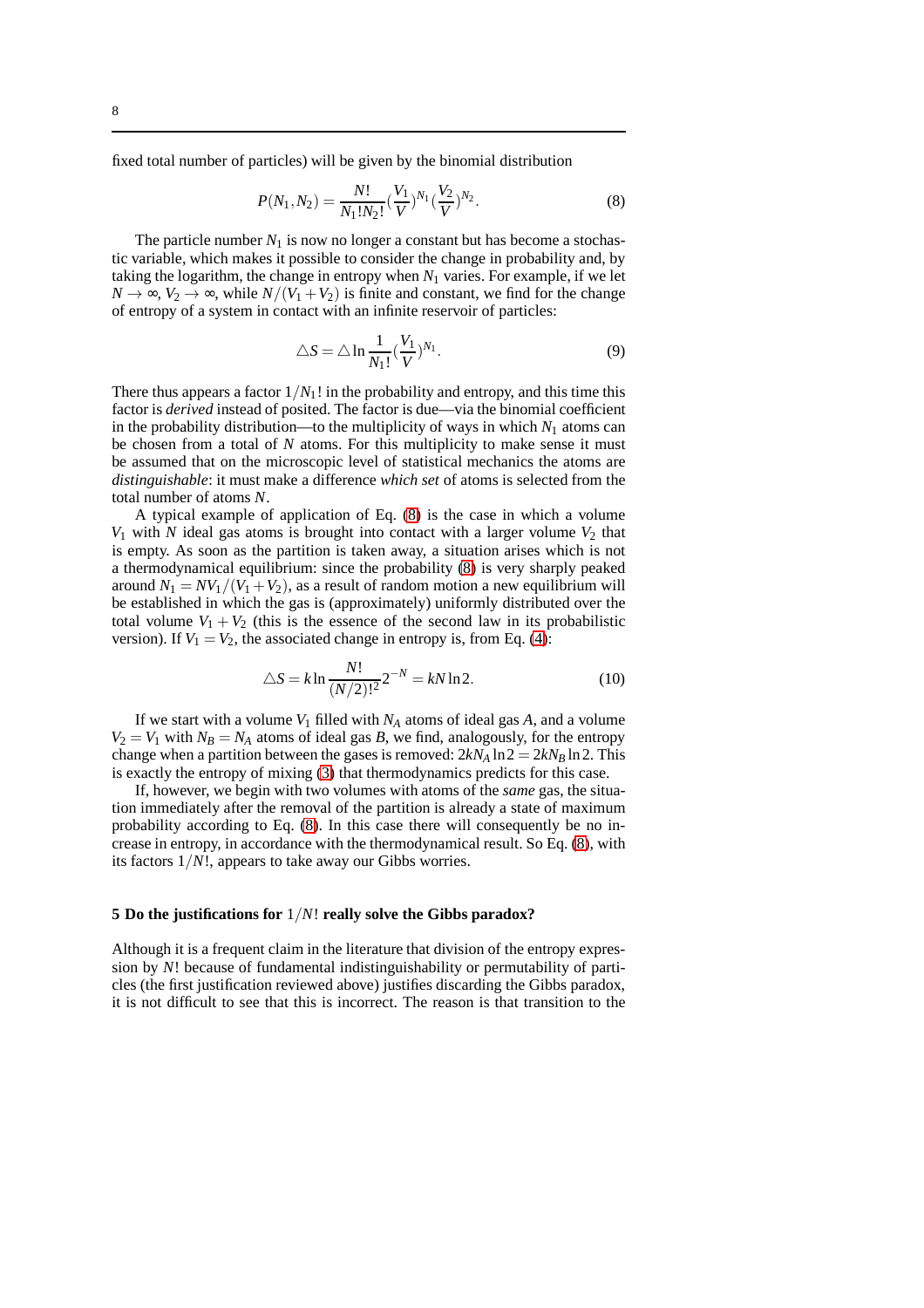reduced phase space, so that all insignificant permutations among particles of the same kind are factored out, should involve a division by *N*! in which *N* stands for *all* particles of the same kind. For example, in the initial unmixed Gibbs situation, with the partition in place and with atoms of the same kind on both sides, *N* should refer to the total number of atoms *on both sides* of the partition: it clearly does not make any physical difference when we exchange labels across the partition.<sup>[3](#page-8-0)</sup> But this implies that we correct the multiplicity of states by the *same* numerical factor, both before and after the removal of the partition. All entropy *changes* will therefore be exactly the same as when we do not make these corrections at all. In other words, division by *N*! on the basis of fundamental indistinguishability or permutability of particles of the same kind only affects the absolute value of the entropy, of which we have already seen that it is without empirical significance. This division is not sensitive to changes in the situation like the removal of a partition or other mechanisms of mixing—it is therefore completely irrelevant to the Gibbs paradox.

The justification of 1/*N*! via making *N* variable, and applying the binomial distribution, certainly looks more promising in this respect: here the division is not by a constant, but by the variable number of particles in a given volume. The idea of this derivation of 1/*N*! was first proposed by Ehrenfest and Trkal ([\[5\]](#page-14-4)), in the early 1920-s. It is not as well known as it should be (but see the exposition by van Kampen ([\[10\]](#page-14-0)); Swendsen has recently proposed a similar approach ([\[9\]](#page-14-5))). Authors who comment on this justification for the occurrence of 1/*N*! in statistical mechanics expressions often create the impression that it provides a definitive solution of the Gibbs paradox within the framework of classical physics, by deriving the division by  $1/N!$  from standard probability theory.<sup>[4](#page-8-1)</sup> However, as we shall argue, this claim rests on a misinterpretation of the significance of the factor 1/*N*! that is thus derived.

The examples at the end of the previous section of the application of the Ehrenfest-Trkal method to the mixing of gases already suffice to make the essence of the situation clear. If two *unequal* gases are allowed to mix, there is no equilibrium immediately after the removal of the partition, because the probability of the particle number is not at its maximum value. This means that a more probable situation will be established, in accordance with the second law in its statistical version. However, in the case of two *equal* gases (at the same pressure and temperature) there *is* an equilibrium, and nothing will change. It is this difference that is responsible for the presence or absence of an entropy of mixing in the examples. Where does this difference come from? Not from the binomial distribution or the 1/*N*! in it, but from our decision to look only at the number of particles of a particular chemical kind, without asking the question from where these particles came (from the left or right compartment). In the case of two chemically equal gases we decide not to follow the atoms from the left compartment, so that we renounce the possibility to identify them as different from atoms coming from the right; but this identification is exactly what we took for granted in the case of unequal

<span id="page-8-0"></span><sup>&</sup>lt;sup>3</sup> Actually, we should in principle divide by the number of all particles of the same kind in the whole universe—this does not make a difference for our point about the irrelevance of this division made in the text. Compare also the later discussion of 1/*N*! in quantum mechanics.

<span id="page-8-1"></span><sup>4</sup> Saunders ([\[8\]](#page-14-1)) says that *both* the permutability argument *and* the Ehrenfest-Trkal argument provide a solution for the classical Gibbs paradox, and that quantum indistinguishability does the same for quantum particles. Our conclusion here will be that all three claims are wrong.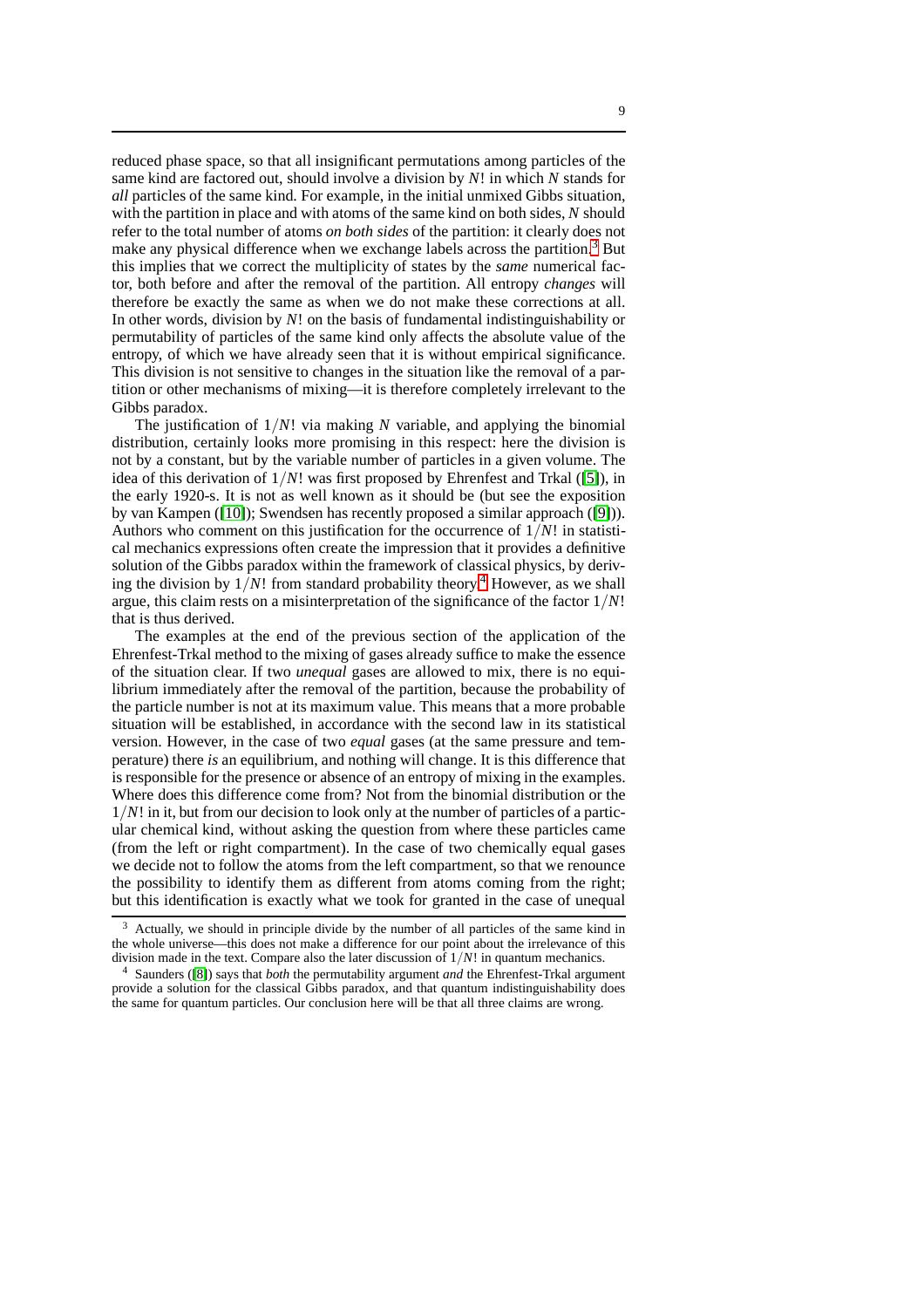gases (in which case the task is easy because of the chemical difference). There is a good reason for not bothering about the origin of chemically identical particles: the remaining differences are undetectable by the methods allowed in thermodynamics. As we discussed in the context of the Gibbs paradox in thermodynamics, we would leave the domain of thermodynamics if we were going to follow the individual trajectories of particles in order to detect the effects of mixing chemically equal gases. But this reason for the disappearance of the mixing entropy has nothing to do with the appearance of 1/*N*! in the binomial distribution.

Indeed, exactly the same situation arises when we work with the formula  $S = k \ln W$  without taking into account the  $1/N!$  factor. As we know, in the case of unequal gases we find that there is an entropy of mixing, due to the increase in possibilities for the individual atoms of gases *A* and *B*. After the removal of the partition each atom now has twice the number of available microstates it had before, which leads to an additional entropy of  $S_{mix} = k \ln 2^{2N} = 2Nk \ln 2$ . In the case of equal gases we find this same value *if we still consider all microstates as different*—this is what leads to the Gibbs paradox in its second version. But if we pause and think about what is relevant to thermodynamics, we recognize that exchanges of atoms between the left and right compartments, although physically real, no longer lead to *thermodynamically detectable* differences in the case of chemically equal gases. So we can safely diminish the total number of states, dividing by  $2^{2N}$  in our calculation—not because there is no additional phase volume made available by taking the partition out, but because this additional phase volume cannot be made visible and usable by means of thermodynamical techniques. Fundamental 'ontological' identity and indistinguishability do not play a role here.

Therefore, the Ehrenfest-Trkal binomial factor does not do any work in the solution of the Gibbs paradox. The crucial step that is responsible for the disappearance of *Smix* is the assumption that in the case of the mixing of two gases of the same kind we are not going to distinguish between atoms coming from  $V_1$  and atoms coming from *V*2. In mathematical terms, the disappearance of the mixing entropy is not due to the introduction of the coefficient  $N_A!N_B!/N_{A1}!N_{A2}!N_{B1}!N_{B2}!$ in the formula for the probability of the distribution of the particles of sorts *A* and *B* over the compartments 1 and 2, but rather to *our decision* to replace this coefficient by  $(2N)!/(N!)^2$  in the case of gases *A* and *B* of the same kind. From the point of view of fundamental physics or mathematics there is nothing that compels us to take this step: the atoms from  $V_1$  and  $V_2$  are distinguishable entities and  $(N!)^2/(N/2)!^2$  (the binomial factor appearing in the initial entropy for unequal gases if  $N_A = N_B = N$ ) is simply numerically unequal to  $(2N)!/(N!)^2$  (the factor for equal gases). What has happened here is that *we* have decided to discard exchanges of atoms between the two volumes. In the case of unequal gases these exchanges *would* count as changes of the total thermodynamical state—but if the gases are of the same kind they are considered irrelevant. So everything hinges on what we define as the thermodynamical state or changes in this state—and not on fundamental microscopic considerations about distinguishability and identity.

What, then, is the background of the idea that it is an undeniable fact that the Ehrenfest-Trkal derivation of 1/*N*! solves the Gibbs paradox? This comes from the misconception that the Ehrenfest-Trkal argument shows that *W*, in the formula  $S =$ *klogW*, should in all circumstances be divided by *N*!—as we have seen in section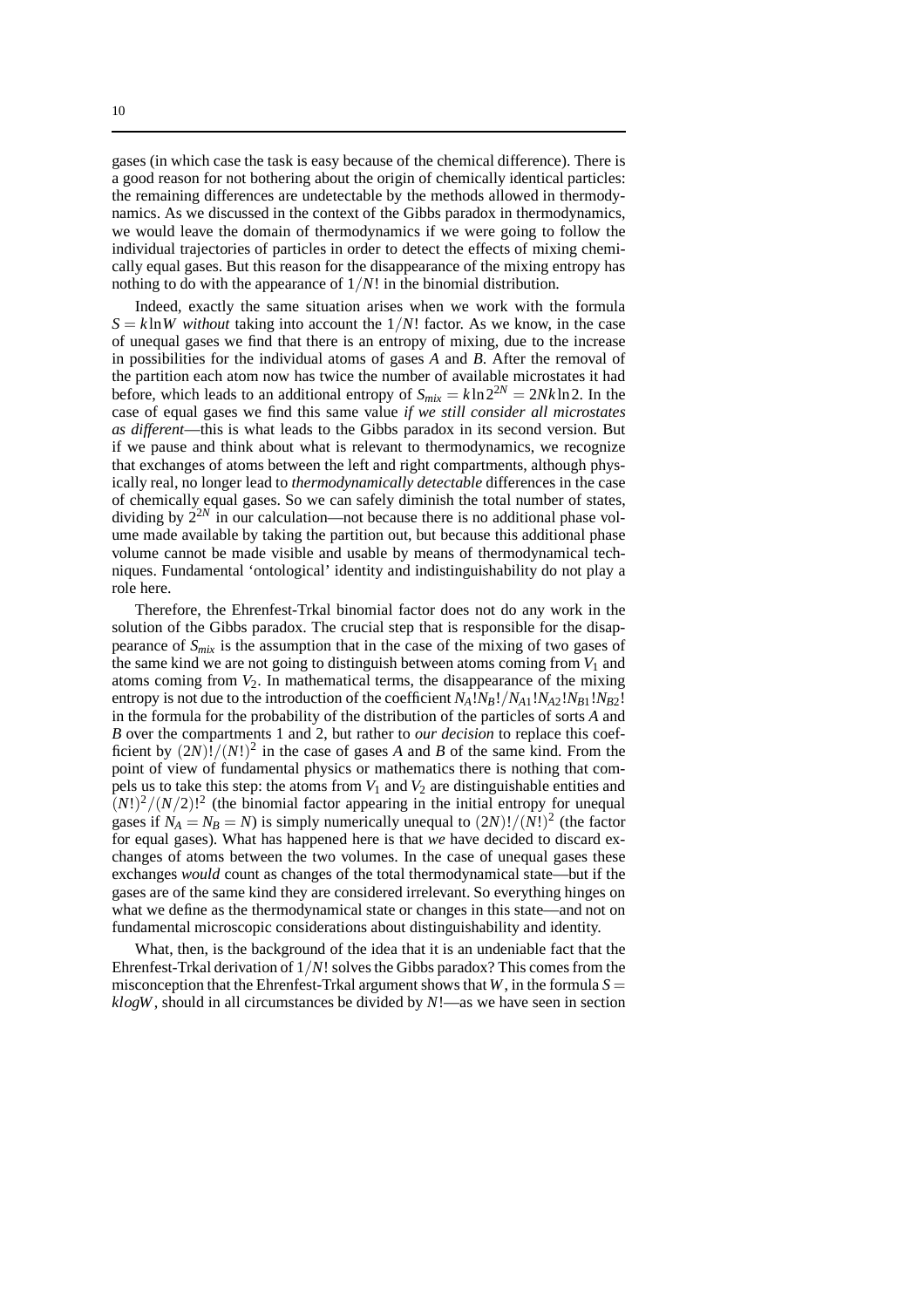3, this division would indeed remove the entropy of mixing, as a mathematical fact. But for this we need to redefine not only the entropies of the two mixing gas volumes, but also the entropy of the total system. Going back to the example at the end of section 3, to define away the entropy of mixing it is necessary that the entropy of the *total* system, consisting of 2*N* particles, is divided by (2*N*!). But the Ehrenfest-Trkal argument did not imply anything about the *N*-dependence of this total entropy. Indeed, the total number of particles is *constant* in the Ehrenfest-Trkal argument, and not subject to any probability considerations. So there is no justification here at all for dividing the total number of states by 2*N*!.[5](#page-10-0)

So we see that the justification of 1/*N*! as proposed by Ehrenfest and Trkal does nothing to solve the Gibbs paradox<sup>[6](#page-10-1)</sup>; the conceptual situation remains exactly as it was.

#### **6 Quantum mechanics**

It is a central principle of quantum mechanics that a many-particles state of 'identical particles' (particles of the same kind) must be completely symmetric or antisymmetric under permutations of particle indices. This implies that the state does not change under permutations (except for a minus sign in the case of fermions), so that all probabilities and expectation values remain the same. This is what is meant by particle indistinguishability in the context of quantum mechanics: permutations of labels do not lead to a new physical situation.

At first sight this symmetry property of quantum states appears important for the Gibbs paradox, because it provides us with factors  $1/N!$  at places that seem exactly right.<sup>[7](#page-10-2)</sup> Instead of *N*! distinct product states, differing from each other by permutations of particle labels, we now have only one symmetrical or antisymmetrical state.

But this reasoning based on counting of quantum states is spurious. To see why, note first that in the case of two different gases the expressions for the thermodynamic probabilities are multiplied by  $1/N_A!$  and  $1/N_B!$ —but this is a multiplication by *constants*, which only leads to the addition of a constant to the entropy. All entropy differences remain the same in this case; in particular, the entropy of mixing is exactly the same as in calculations without consideration of the symmetrization postulates. In the case of gases of the same kind, the factor that

<span id="page-10-0"></span><sup>5</sup> Swendsen ([\[9\]](#page-14-5)) attempts to avoid this conclusion by an appeal to counterfactual reasoning: *if* the total system were to enter into contact with another system, its number of particles would become variable and subject to a probability distribution. But such counterfactual reasoning has no explanatory force for the actual case of the Gibbs paradox, in which the total system is closed.

<span id="page-10-1"></span><sup>&</sup>lt;sup>6</sup> This is not to deny that the Ehrenfest-Trkal approach constitutes an essential step forward in the context of problems in which particle numbers can change, for example the study of dissociation equilibria!

<span id="page-10-2"></span> $\frac{7}{1}$  The factors appearing in quantum statistics are actually a bit more complicated. Suppose we are considering a system of *N* particles, with *X* one-particle states available to them. Classical counting leads to  $\dot{X}^N$  possible states for the *N*-particle system, if we assume that each oneparticle state can be occupied by more than one particle. The number of quantum states for bosons is  $(N + X - 1)! / N!(X - 1)!$ , which reduces to  $X^N/N!$  if  $X \gg N$  but in any case is a constant as long as *N* does not change—this is the essential point for the argument in the text. In the case of fermions the number of states is  $X!/N!(X-N)!$ , which also reduces to  $X^N/N!$  if  $X \gg N$  and is also constant when *N* does not vary.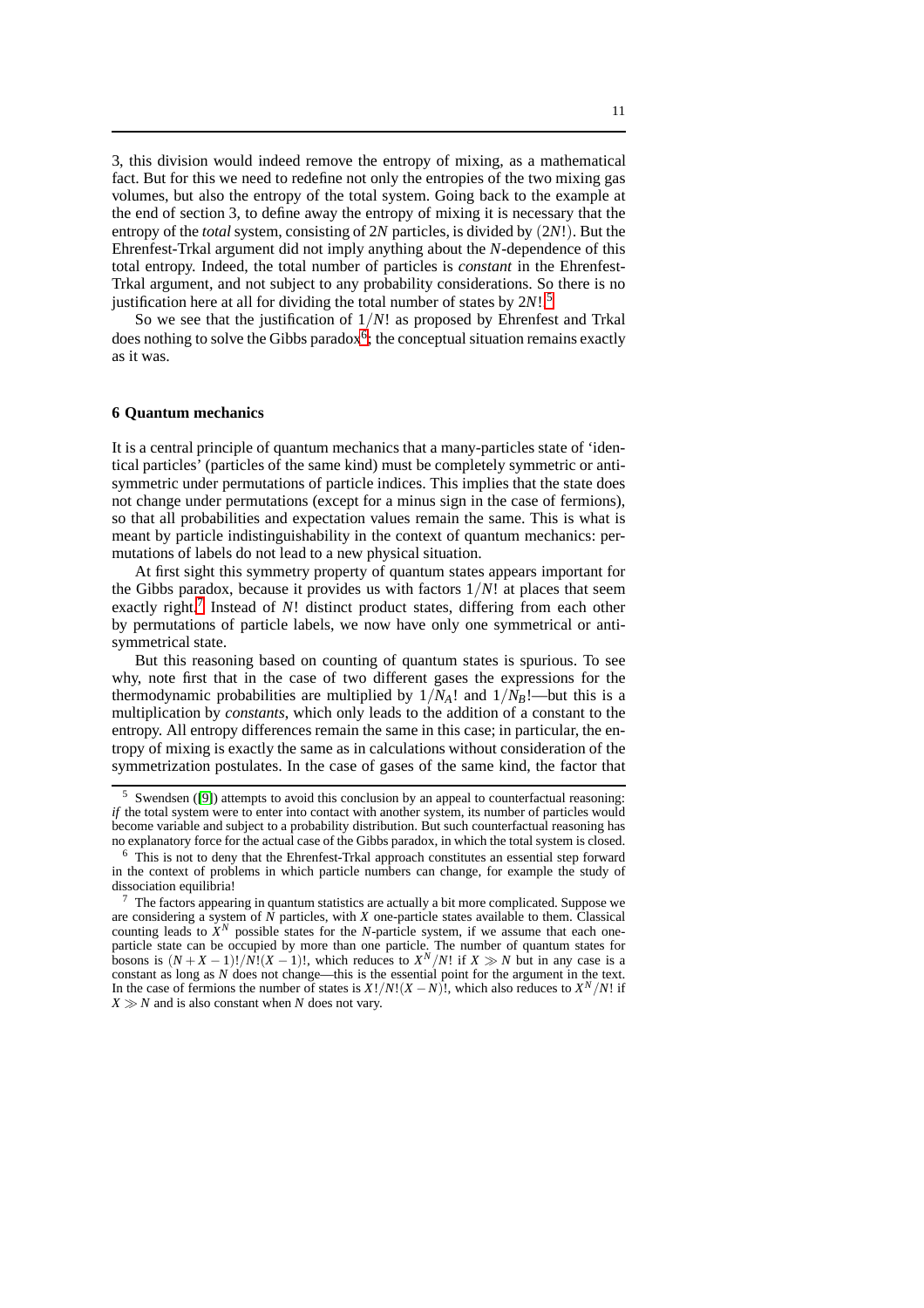comes from the quantum counting is  $1/(2N)!$  (for simplicity we again consider the case with equal amounts of gas, with a total number of 2*N* particles). But as before, multiplication of *W* by this constant value only leads to the addition of a constant to the entropy, and the entropy of mixing is unaffected. So the introduction of factors that come from counting the number of quantum states does

not have consequences for the calculation of the entropy of mixing, and the Gibbs paradox remains exactly what it was. This argument exactly mirrors the argument from the previous section about the physical insignificance of 'permutability' in classical mechanics.

What then, is the background of the wide-spread conviction that quantum theory automatically solves the Gibbs paradox? This belief comes from an incorrect application of the (anti-)symmetrization postulates. According to this flawed reasoning, the number of states in each of the two compartments before mixing, with the partition in place, is assumed to be given by  $\hat{X}^N/N!$ , with *X* the number of available one-particle states, whereas for the total number of states after mixing  $(2X)^{2N}/(2N)!$  is taken. In other words, the symmetrization rule is first applied to each volume separately, and then, after the removal of the partition, to the complete volume as one whole. But this way of counting is in conflict with what the symmetrization postulates require! These postulates require (anti-)symmetrization of the *total* state of identical particles, even when the partition is still present. So what made the entropy of mixing go away in the criticized argument was not the quantum counting of states, but the different ways of applying the symmetrization postulates before and after the removal of the partition. If we apply the symmetrization postulates correctly, it is immediately clear that they cannot have consequences for the entropy of mixing as long as the total number of particles of the same kind is constant.

The often made mistake that we just identified has its origin in the rule of thumb that we do not need to (anti)symmetrize if particle wave functions do not overlap. The quantum states on different sides of the partition do not overlap in very good approximation, and our classical intuition even tells us that they do not overlap at all (which is false because the wave functions have infinite tails). So it might appear that we do not need to symmetrize the total wave function of all the particles in the container, as long as the partition is in place.

But this rule of thumb is indeed precisely a rule of thumb, a pragmatic rule justified by the fact that for the expectation values of *certain* (namely local) observables it does not make a difference whether we symmetrize or not in the case of non-overlapping wave-packets. From a more fundamental point of view symmetrization is always necessary, and any failure to symmetrize the complete state would in principle show up in wrong predictions if expectation vales of arbitrary many-particles observables are considered (see, e.g., [\[7,](#page-14-6) Vol. II, sec. XIV.8]), [\[1,](#page-14-7) Vol. 2, pp. 1406-1408]). Indeed, on second thought it would be miraculous if the insertion or removal of a partition between two volumes of particles of the same kind would have instantaneous consequences for the symmetry properties of the total wave function! Symmetrization should always involve the total number of particles of the same kind, and this makes symmetrization completely irrelevant to the Gibbs paradox.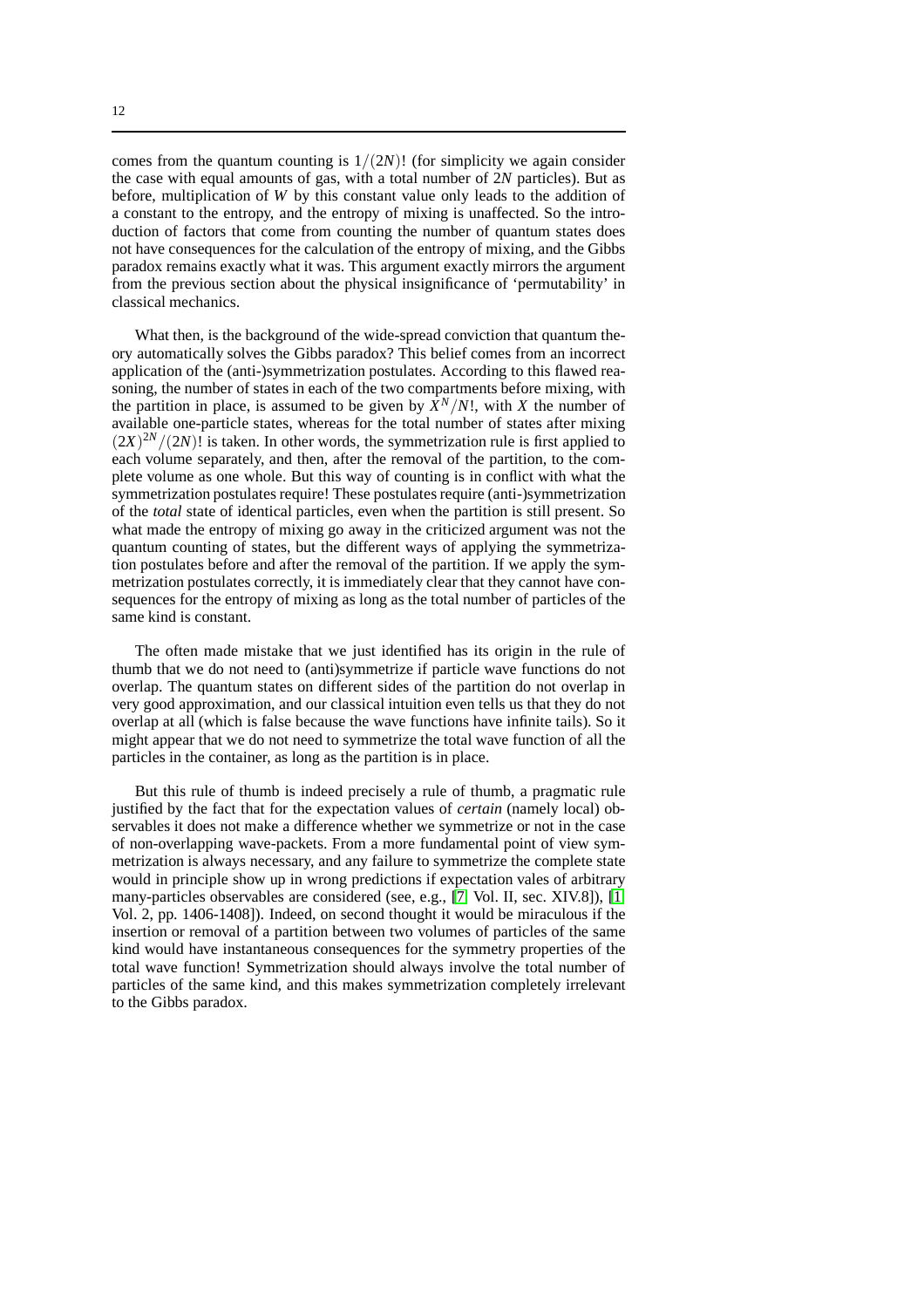## **7 Identity, distinguishability and permutability**

In the thermodynamical Gibbs paradox the essential point proved to be whether we are actually able to distinguish the gases coming from two different compartments. If we possess semi-permeable membranes, or a similar device that responds differently to the two gases, we will be able to verify experimentally that there is a mixing entropy—and if we do not discriminate between the gases, we will not encounter this entropy. The latter statement is true even if in principle it *is* possible to make a distinction; although in this case more refined instruments *would* of course identify an entropy of mixing after all. As we argued, this remains true if the gases are chemically the same. In this case we have to invoke the help of *very* refined instruments, or Maxwellian demons, and this admittedly leads us outside of thermodynamics. But the point of principle remains that the absence or presence of an entropy of mixing does not correspond to the presence or absence of fundamental identity or (in)distinguishability of the gases, but rather to the applicability of a discrimination criterion chosen by us.

The situation is not different in Ehrenfest's and Trkal's treatment of the statistical background of the *N*-dependence of the entropy. Also here, the mixing entropy is there if we take the gases as different, and use a factor  $N!/N_A!N_B!$  in the calculation of the probabilities, and it is not there if the gases are treated as being of the same kind, in which case we use a factor  $N!/(N_A+N_B)! = N!/N! = 1$ . Again, the formulas do not dictate which option to choose.

The question naturally arises of whether everything is a matter of our choice and Nature has no say in this at all. Isn't there some point at which it becomes *impossible in principle* to distinguish *A* and *B* atoms, whatever tools we use? In this case we could say that there is no mixing, and no entropy of mixing, in a fully objective sense.

In classical physics we can always find out, in principle, from where a particle came because of the existence of trajectories. It is therefore plausible to look to quantum mechanics if we want to find indistinguishability in principle; moreover, folklore teaches us that identical quantum particles are really fundamentally indistinguishable. In the previous section we have seen what this actually means mathematically: the permutation of 'particle indices' does not lead to a physically different many-particles state. Take, for example, the case of two fermions described by two mutually orthogonal one-particle states  $|\psi\rangle_1$  and  $|\phi\rangle_2$ . The product state is excluded by the anti-symmetrization postulate, which says that instead the total state should be

<span id="page-12-0"></span>
$$
|\Psi\rangle = \frac{1}{\sqrt{2}} (|\phi\rangle_1 |\psi\rangle_2 - |\psi\rangle_1 |\phi\rangle_2), \qquad (11)
$$

so that permutation of the indices only entails a change of sign. Does this state tell us that we are dealing with particles that cannot be distinguished?

That depends on how we assume that particles are represented in Eq. [\(11\)](#page-12-0). If we think that the *labels* 1 and 2 refer to particles, as a kind of particle name, then we find (via partial tracing) that these particles are in exactly the same state and posses exactly the same properties in the total state [\(11\)](#page-12-0). But that is not at all how Eq. [\(11\)](#page-12-0) is normally interpreted in the practice of physics! The usual interpretation of Eq. [\(11\)](#page-12-0) is that it represents a situation in which we have one particle in state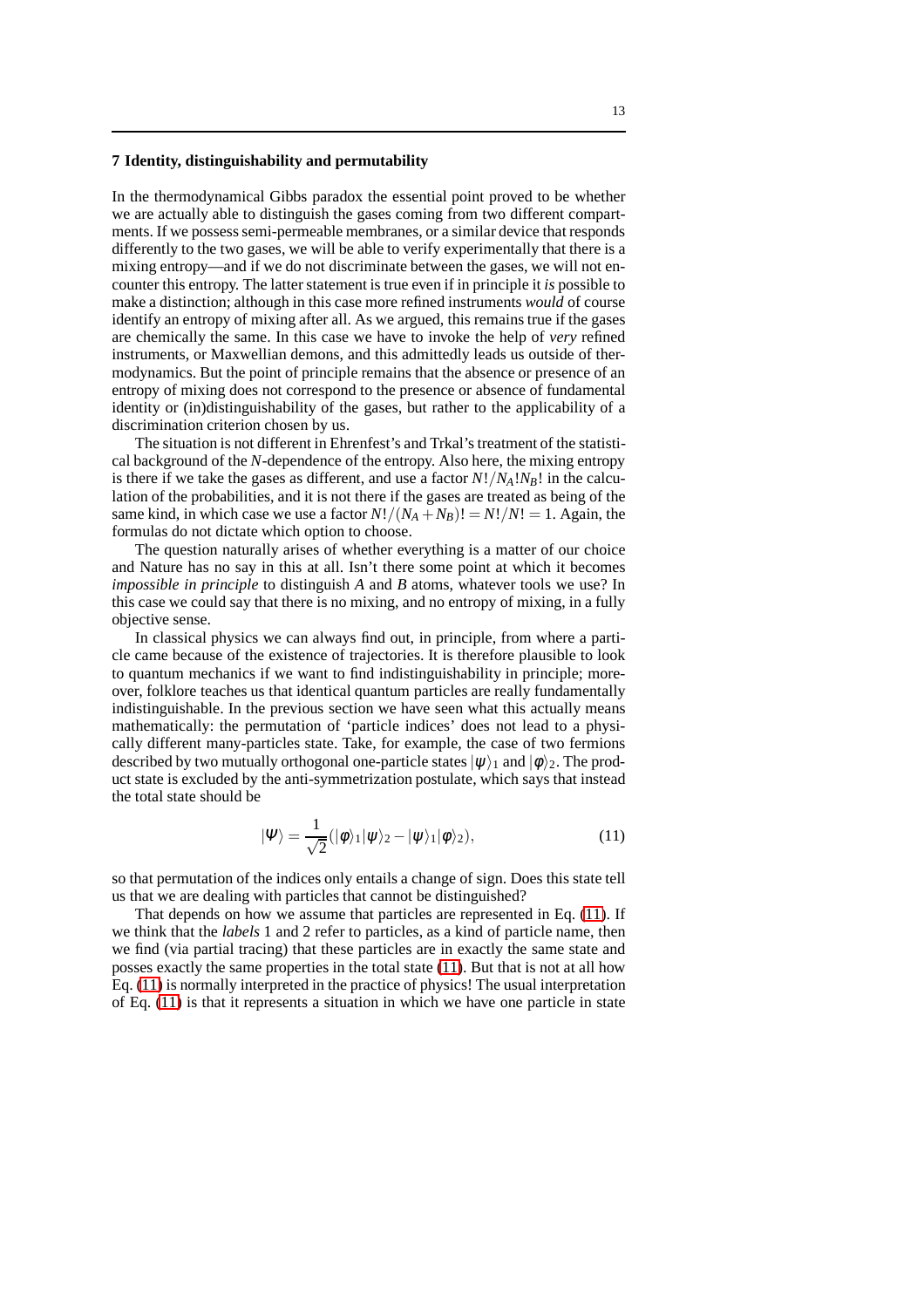$|\psi\rangle_1$  and one in state  $|\phi\rangle_2$ , respectively. In other words, in practice the concept of a particle is not connected to the indices in the formalism, and the associated partial trace states, but by the one-particle states occurring in the total state—this also gives the correct classical particle limit (see for more detail and argument about this line of thought [\[2,](#page-14-8)[3,](#page-14-9)[6\]](#page-14-10)).

This distinction between different ways of implementing the concept of a particle makes a difference for how the Gibbs situation should be understood in quantum mechanics. Assume that  $|\psi\rangle_1$  is a state that is localized in the left compartment in a Gibbs experiment, and  $|\phi\rangle_2$  a state localized in the right compartment. If we uncritically follow the tradition of thinking of the labels as directly referring to particles, we have to accept that particle 1 is delocalized, spread out over both compartments—and that particle 2 is in exactly the same predicament. In this case, both particles are in the same mixed state

$$
W=\frac{1}{2}(|\phi\rangle\langle\phi|+|\psi\rangle\langle\psi|).
$$

*These* particles will be indistinguishable: there will be no instruments that can tell them apart and even Maxwellian demons will be powerless to discriminate between 1 and 2.

But as already mentioned, this interpretation of what a particle is fails to make contact with the practice of physics and the ordinary meaning of 'particle'. In reality, Eq. [\(11\)](#page-12-0) would typically be used to represent the situation in which there is one particle in the left compartment, and one in the right compartment—the symmetry of the state indicates that the label has no physical significance, but this does not imply that the difference between the one-particle states is physically insignificant. If we accept this alternative way of looking at the situation, in which particles are associated with one particle states rather than with indices, the situation with respect to the Gibbs paradox turns out to be not basically different from what it was in classical mechanics: a Maxwellian demon will be able to distinguish the state  $|\psi\rangle_1$  from  $|\psi\rangle_2$ . Indeed, if these two states are localized in two different disjoint compartments, like in the initial situation of the Gibbs thought experiment, they will be orthogonal. Under unitary evolution (as in the case of an ideal gas) this orthogonality will be preserved in time, and ideal yes-no experiments can in principle always provide a definitive answer about the origin of the one-particle state we are dealing with. This can be exploited by a smart demon to build up an entropy of mixing, with the help of an analogue of a semi-permeable membrane. It is easy to see that the distinguishability that is vital here will remain the same if we are dealing with a 2*N*-particles state, describing *N* particles to the left and *N* to the right (before the removal of a partition). It will be possible in this case to define mutually orthogonal *N*-particles states in the respective compartments, and these will remain orthogonal under unitary evolution.

In other words, if we think of particles in the way just sketched, the situation with respect to *distinguishability in principle* is not fundamentally different in quantum mechanics from the one in classical mechanics: even if distinguishing trajectories are not clearly defined, there is still orthogonality of states and a corresponding distinguishability. The presence or absence of an entropy of mixing in this case only depends on whether we are actually going to discriminate.